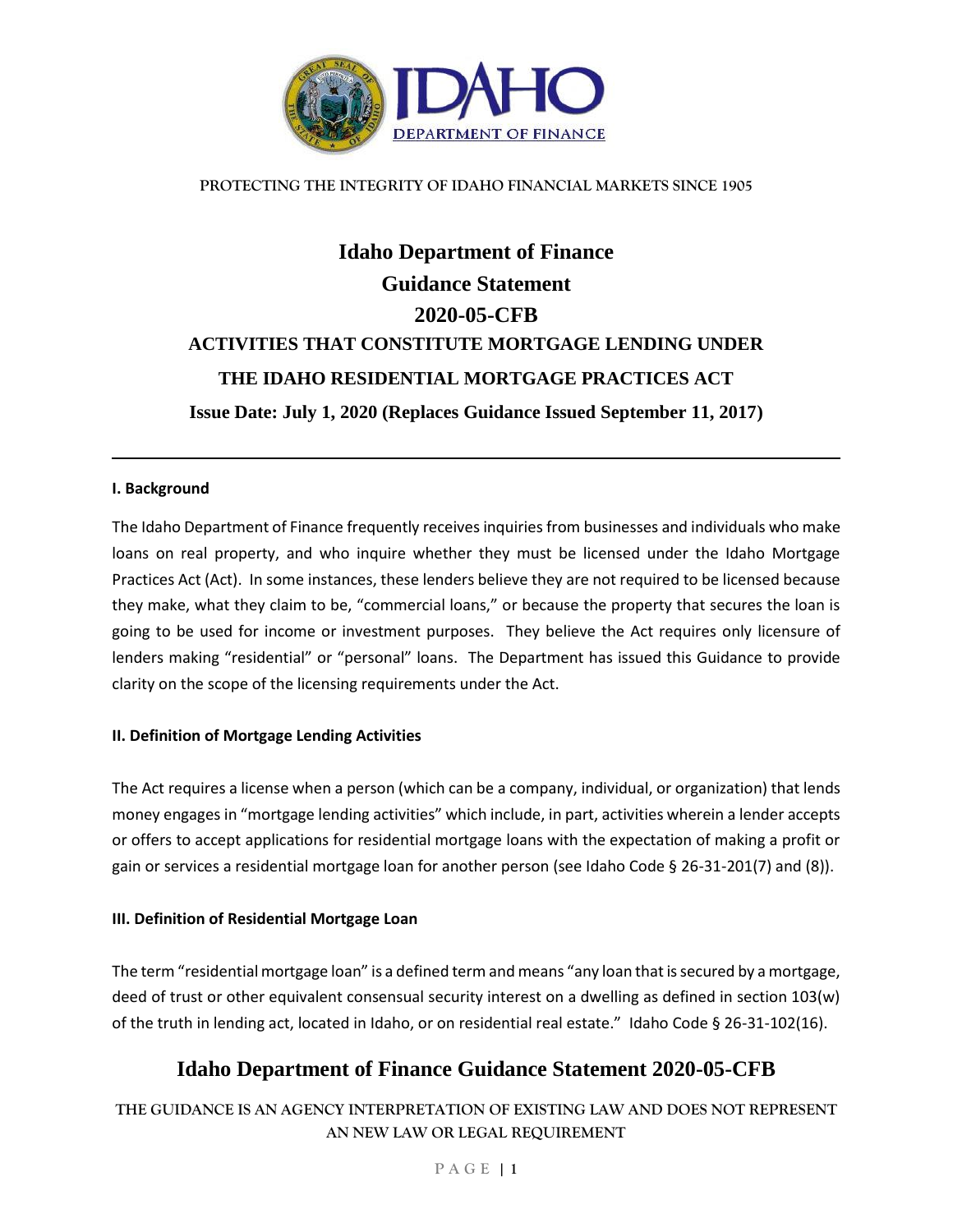

### **IV. Definition of Residential Real Estate**

Idaho Code § 26-31-102(17) defines "residential real estate" as "any real property located in Idaho upon which is constructed or intended to be constructed a dwelling as defined in section 103(w) of the truth in lending act."

### **V. Definition of Dwelling**

A "dwelling," as defined in the Truth in Lending Act, is a residential structure or mobile home which contains one to four family housing units, or individual units of condominiums or cooperatives. 15 U.S.C. § 1602(w).

### **VI. Definition of Borrower**

Idaho Code § 26-31-102(1) defines a "borrower" as the person who has applied for a residential mortgage loan from a licensee, or person required to be licensed under the Act, or on whose behalf mortgage loan modification, mortgage brokering, lending, or origination, is to be conducted. However, the term does not include an organization, which is not a natural person, that as part of a regular business of constructing or rehabilitating dwellings, makes application for a residential mortgage loan to provide financing for either of those purposes.

#### **VII. License Requirements**

It is the Department's position that if a lender makes a loan to a borrower, to be secured by an existing dwelling, or by a dwelling that the borrower intends to construct, purchase, or refinance with the proceeds, the lender is making a residential mortgage loan and must be licensed under the Act.

It is also the Department's position that if the lender makes a loan to a borrower, secured by *more* than one dwelling (i.e. two or more one to four family unit dwellings) that the borrower intends to construct, purchase, or refinance with the proceeds, the lender is not making a residential mortgage loan and is not

# **Idaho Department of Finance Guidance Statement 2020-05-CFB**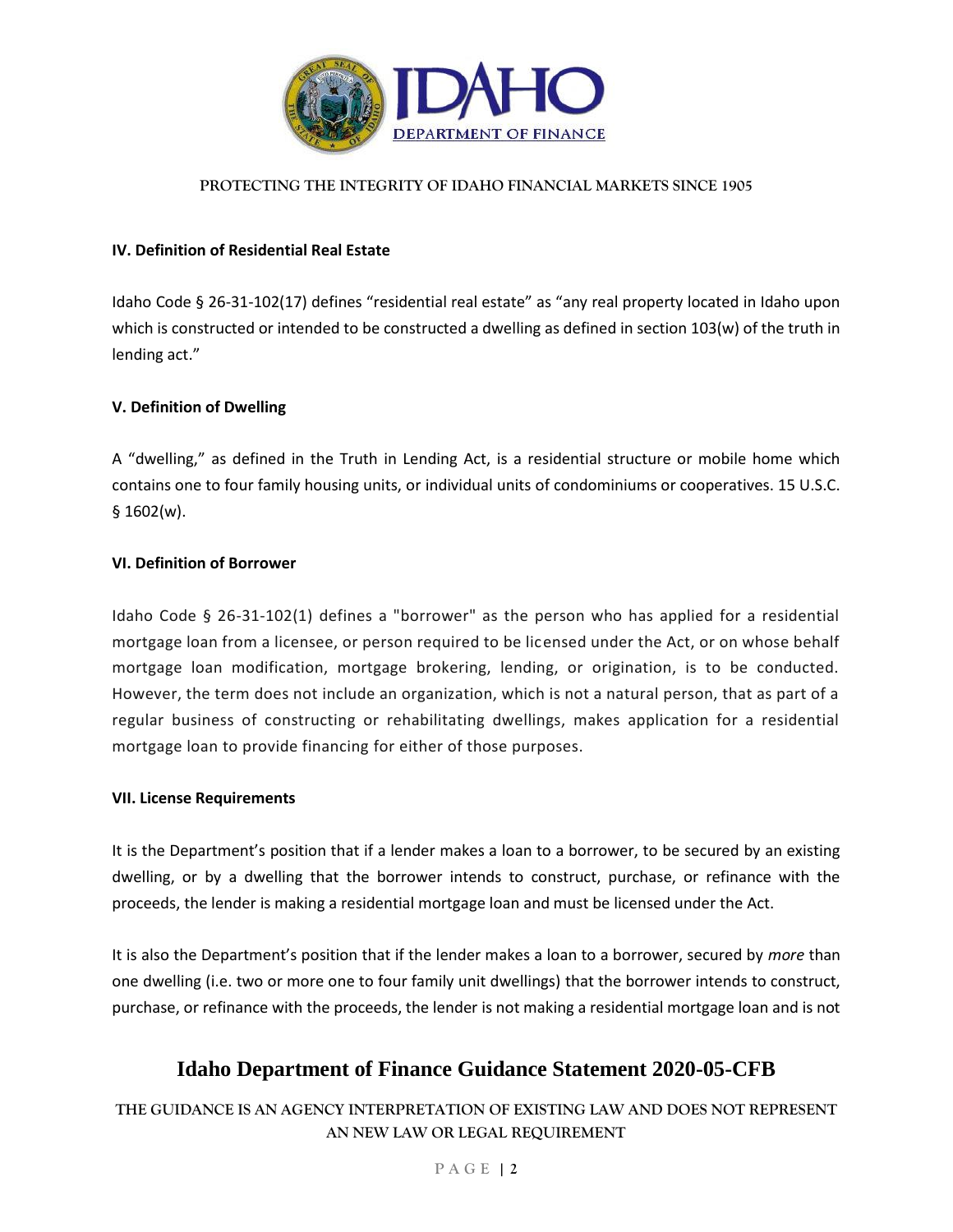

required to be licensed under the Act. To determine whether a lender is required to be licensed, the decisive factor is not whether the loan is commercial in nature, but whether the lender is making a "residential mortgage loan" secured by property defined above.

For example, a lender could make a series of loans to a borrower that are each secured by a separate parcel of property, and the borrower uses the proceeds of each loan to construct a dwelling on the securing property. In this scenario, the lender must be licensed under the Act. Even though the loans to the borrower may be considered by some to be commercial in nature, again – that is not a determining factor. Rather, in this scenario, the lender must be licensed because the borrower will use the loan(s) to construct a dwelling on residential real estate.

Alternatively, a lender could make one loan secured by multiple parcels of property, or a single parcel of property, to a borrower who uses the proceeds to build a number of dwellings on the property or properties. Because the security for the loan proceeds in this scenario consists of *more* than one dwelling, the loan is not secured by "residential real estate" as defined in the Act. Therefore, the lender need not be licensed.

Additionally, if a lender makes a loan that a borrower uses to acquire and rehabilitate, or just rehabilitate, a single dwelling that also secures the loan, the lender is engaged in the practice of mortgage lending activities and must be licensed. If the loan is secured by more than one dwelling and is used to acquire and rehabilitate, or just rehabilitate, those dwellings, the lender is not engaged in mortgage lending activities and is not required to be licensed under the Act.

Finally, a lender who does not engage in "mortgage lending activities" under the Act, but utilizes a mortgage broker, licensed under the Act, to originate any loan described in this Guidance, is not required to be licensed under the Act.

# **Idaho Department of Finance Guidance Statement 2020-05-CFB**